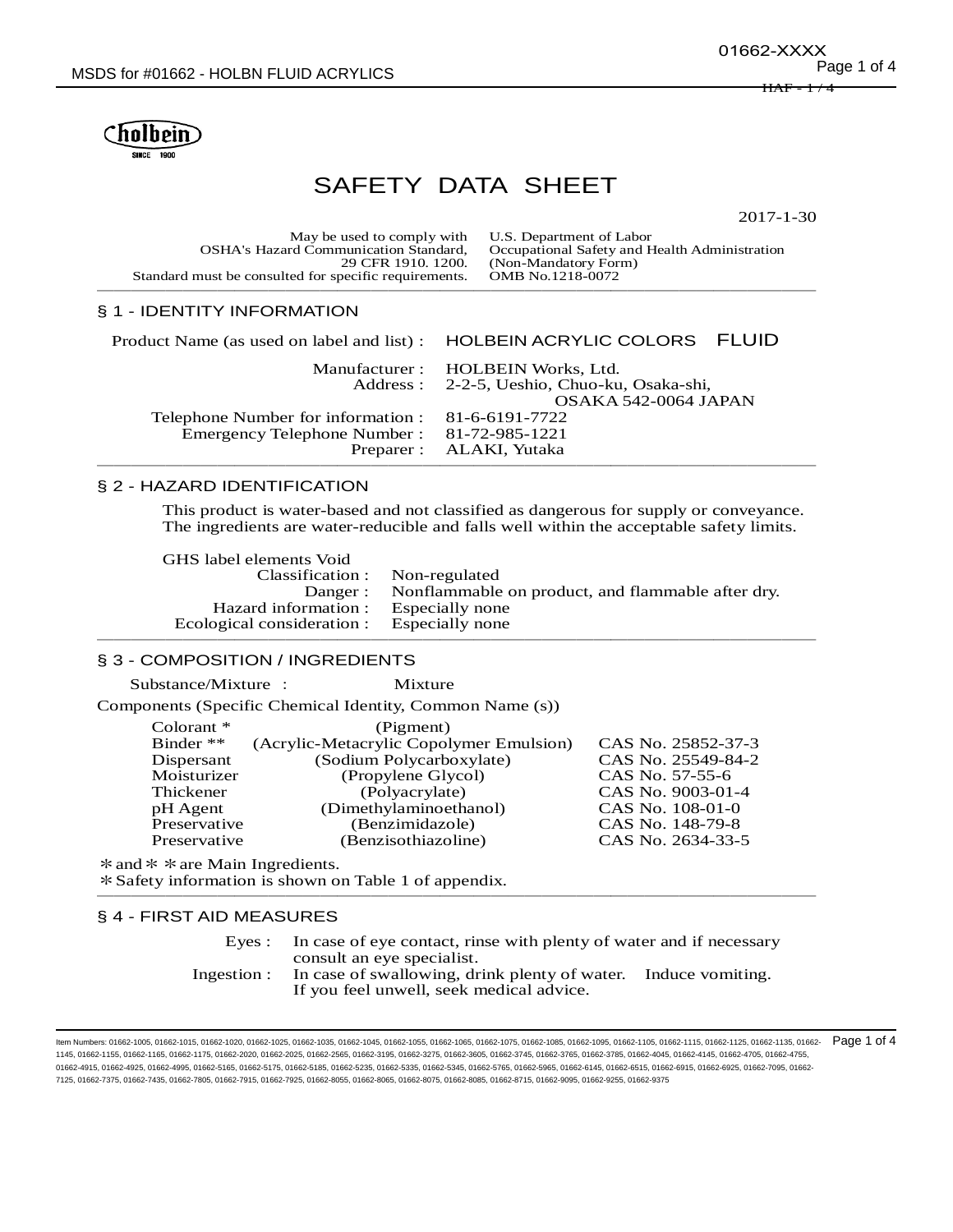Skin Contact : Upon skin contact, wash with plenty of water, soap or other nonirritating cleansing agents. Inhalation : Upon inhalation of aerosol/vapor, take the person to fresh air If there is difficulty in breathing, medical advice is required. ──────────────────────────────────────────

## § 5 - FIRE AND EXPLOSION HAZARD DATA

| Flammability:                 | Not combustible unless dried up                                          |
|-------------------------------|--------------------------------------------------------------------------|
| Flash Point, Ignition Point:  | Not below $100^{\circ}$ C                                                |
| <b>Combustion Products:</b>   | Formation of carbon dioxide and oxides of metal according to<br>pigment. |
| Precaution for Firefighters : | Do not inhale combustion gases.                                          |
| <b>Extinguishing Method:</b>  | Regular                                                                  |
| <b>Extinguishing Media:</b>   | Water (Foam, Dry powder and Carbon dioxide, if necessary)                |
|                               |                                                                          |

#### § 6 - ACCIDENTAL RELEASE MEASURES

| Accidental Release Measures : Wipe off.<br>Environmental Precautions : Prevent spills from entering storm sewers or drains and contact<br>with soil. |
|------------------------------------------------------------------------------------------------------------------------------------------------------|
|                                                                                                                                                      |
|                                                                                                                                                      |

──────────────────────────────────────────

#### § 7 - HANDLING AND STORAGE

Precautions for Storing : Keep from freezing. ──────────────────────────────────────────

#### § 8 - EXPOSURE CONTROLS / PERSONAL PROTECTION

Avoid invasion to the eyes or body. Avoid prolonged or repeated contact with skin. Wash mouth or hands well after use. Avoid inhaling aerosols. ──────────────────────────────────────────

#### § 9 - PHYSICAL / CHEMICAL CHARACTERISTICS

|                                                                        | Appearance and Odor: Colored Paste with faint acrylic odor |
|------------------------------------------------------------------------|------------------------------------------------------------|
| Specific Gravity (H <sub>2</sub> O = 1) : $1.06 \sim 1.28$ (av. 1.145) |                                                            |
|                                                                        | Boiling Point : Approx. $100^{\circ}$ C                    |
| Vapor Density $(Air = 1)$ :                                            |                                                            |
| Vapor Pressure (Butyl Acetate = 1) : Same as water                     |                                                            |
|                                                                        | $pH: 7.5 \sim 8.5$                                         |
|                                                                        | Solubility in Water: Can be diluted. Not so, after dried.  |
|                                                                        |                                                            |

## § 10 - HAZARD INFORMATION AND STABILITY

| <b>Physical Dangers:</b>               | Nonflammable on product.                                                                       |
|----------------------------------------|------------------------------------------------------------------------------------------------|
| Stability:                             | Stable under normal state                                                                      |
| Reactivity:                            | None                                                                                           |
|                                        | Byproducts : Carbon dioxide, oxide of metal according to pigment<br>and water in case of fire. |
|                                        | No thermal decomposition when stored and handled<br>correctly.                                 |
| Incompatibility (Materials to Avoid) : | None                                                                                           |
|                                        |                                                                                                |

## § 11 - TOXICOLOGICAL INFORMATION

Primary Routes of Entry : Dermal, eye contact, inhalation, swallowing Oral Toxicity : The products may flocculate by gastric acid. Toxicity of this media itself is not confirmed.

ltem Numbers: 01662-1005, 01662-1015, 01662-1020, 01662-1025, 01662-1035, 01662-1045, 01662-1055, 01662-1055, 01662-1085, 01662-1105, 01662-11105, 01662-1125, 01662-1125, 01662-1135, 01662-1125, 01662-1125, 01662-1125, 016 1145, 01662-1155, 01662-1165, 01662-1175, 01662-2020, 01662-2025, 01662-2565, 01662-3195, 01662-3275, 01662-3605, 01662-3745, 01662-3765, 01662-3785, 01662-4045, 01662-4145, 01662-4705, 01662-4755, 01662-4915, 01662-4925, 01662-4995, 01662-5165, 01662-5175, 01662-5185, 01662-5235, 01662-5335, 01662-5745, 01662-5965, 01662-5945, 01662-6915, 01662-6915, 01662-6915, 01662-6925, 01662-6915, 01662-6915, 01662-6915, 01662-6 7125, 01662-7375, 01662-7435, 01662-7805, 01662-7915, 01662-7925, 01662-8055, 01662-8065, 01662-8075, 01662-8085, 01662-8715, 01662-9095, 01662-9255, 01662-9375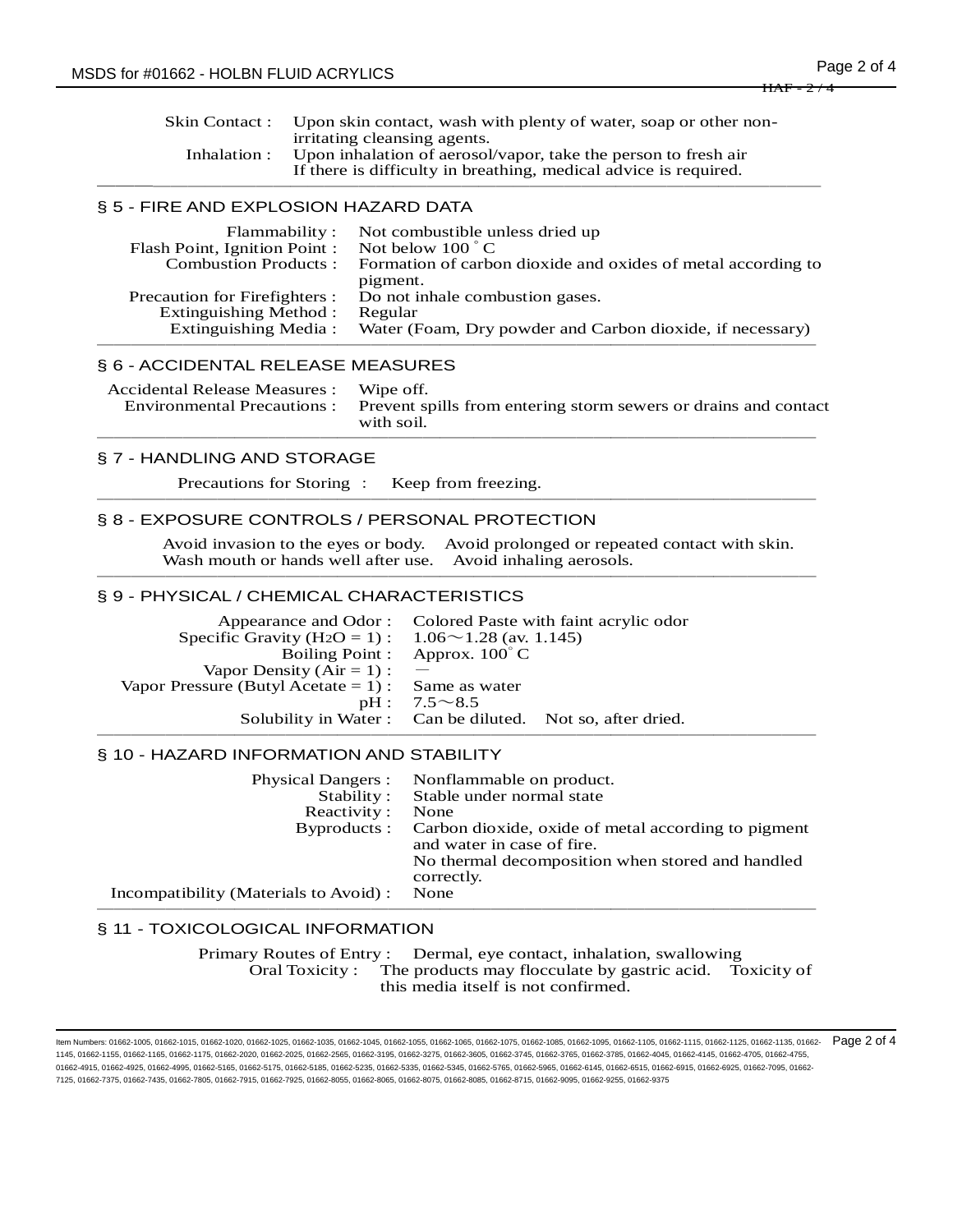On pigments, to be noted.: Cobalt Blue, Cerulean Blue : Contains soluble Cobalt, induce anemia and heart or lungs damage. Actually, doesn't work as dangerous material. Eye irritation : Irritant, but not damage the organization<br>Skin irritation : Irritant by repeated or prolonged contact Irritant by repeated or prolonged contact, and may cause inflammation. Inhalation Toxicity : Although some of raw materials are pointed to may stimulate eyes and respiratory organs with their vapor or mists under highly concentrated state, the toxic act of acrylic colors is not confirmed. Carcinogenicity, Sensitization, Mutagenicity, Teratogenicity, Reproductive Toxicity : No data available on products. ────────────────────────────────────────── § 12 - ECOLOGICAL INFORMATION Fish Toxicity : It is pointed that acrylic polymer emulsion may obstruct the breathing of fishes, if excess products pours. ────────────────────────────────────────── § 13 - DISPOSAL CONSIDERATIONS Disposal Considerations : Dispose in accordance with national and/or local regulations. Avoid entry into the sewage system (danger of clogging). ────────────────────────────────────────── § 14 - TRANSPORT INFORMATION Precautions for Transport : None, especially<br>UN Class : N/A UN Class : N/A<br>N Number : N/A UN Number : Packing Group : N/A ────────────────────────────────────────── § 15 - REGULATORY INFORMATION Danger Class : N/A (Not flammable liquid) Fire Service Law : N/A Industrial Safety and Health Law : N/A Pollutant Release and Transfer Register : N/A Conforms to ACMI, Art & Creative Materials Institute, under ASTM D 4236. ────────────────────────────────────────── § 16 - OTHER INFORMATION

Notice: All information contained herein is for references and guidance for normal use, and not for all conceivable conditions of handling and use. The responsibility for irregular use belongs to user individuals. All information are under our knowledge of today, and not secure the perfection. All information may change according to circumstances.

ltem Numbers: 01662-1005, 01662-1015, 01662-1020, 01662-1025, 01662-1035, 01662-1045, 01662-1065, 01662-1075, 01662-1085, 01662-1085, 01662-1105, 01662-1115, 01662-1125, 01662-1135, 01662-1135, 01662-1125, 01662-1125, 0166 1145, 01662-1155, 01662-1165, 01662-1175, 01662-2020, 01662-2025, 01662-2565, 01662-3195, 01662-3275, 01662-3605, 01662-3745, 01662-3765, 01662-3785, 01662-4045, 01662-4145, 01662-4705, 01662-4755, 01662-4915, 01662-4925, 01662-4995, 01662-5165, 01662-5175, 01662-5185, 01662-5235, 01662-5335, 01662-5745, 01662-5965, 01662-5945, 01662-6915, 01662-6915, 01662-6915, 01662-6925, 01662-6915, 01662-6915, 01662-6915, 01662-6 7125, 01662-7375, 01662-7435, 01662-7805, 01662-7915, 01662-7925, 01662-8055, 01662-8065, 01662-8075, 01662-8085, 01662-8715, 01662-9095, 01662-9255, 01662-9375